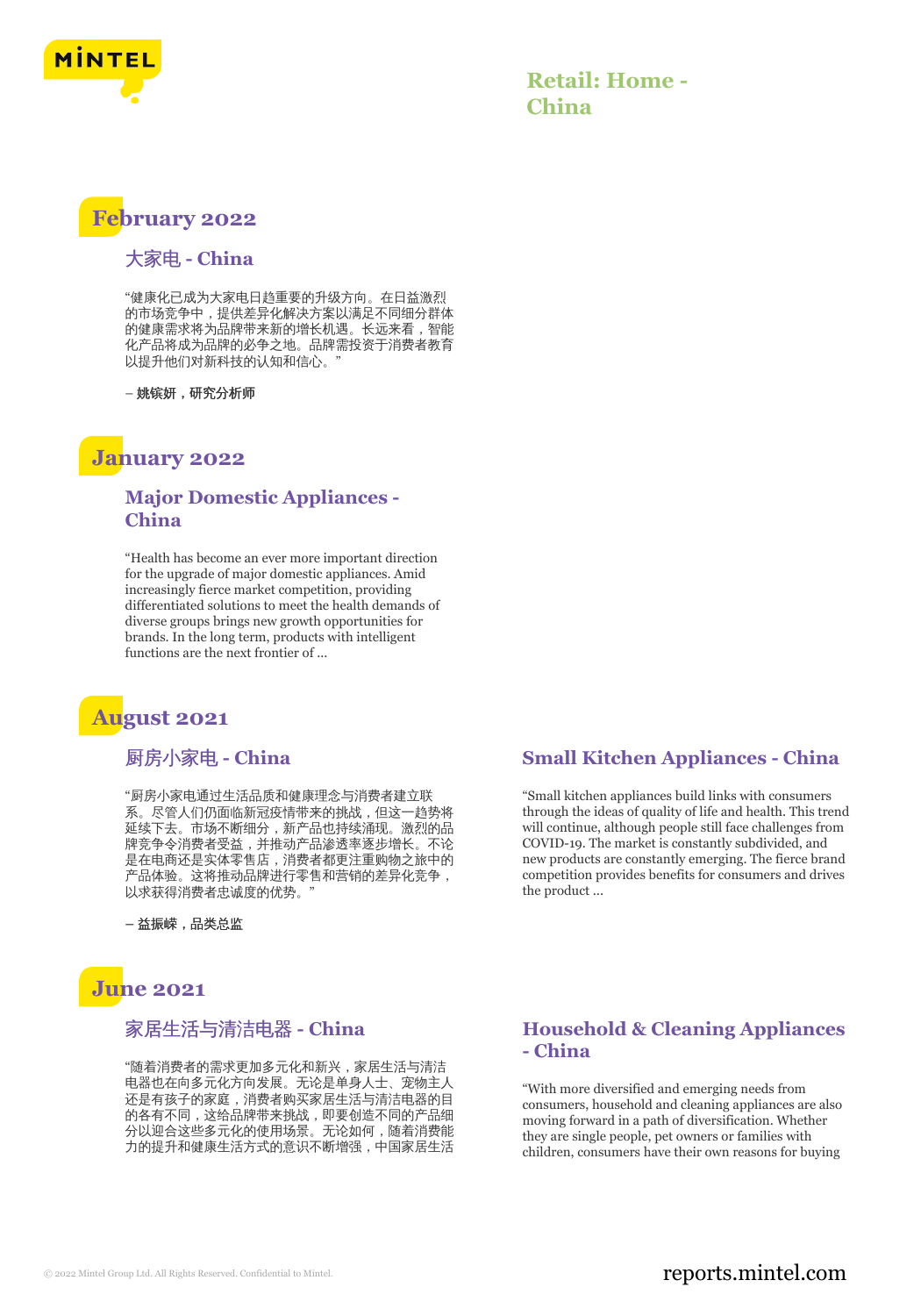

## **Retail: Home - China**

与清洁电器市场将继续保持稳健增长。"

**–** 益振嵘,研究总监

# **May 2021**

个人护理小家电 **- China**

"得益于消费者对更健康生活方式和更便捷个人护理的不 懈追求,中国个人护理小家电市场在过去几年蓬勃发展, 并且有望继续稳步向前。电商加速了产品在市场上的渗 透,并降低了新产品进入市场的门槛,尤其是随着直播带 货的兴起和全渠道购物体验的提高,个人护理小家电市场 欣欣向荣。随着"她经济"的兴起,个人护理小家电市场已 开发出更加多样化的产品来满足女性的新兴需求,例如专 业级的效果,这促使品牌创新设计出更可靠和强大的功 能,并打造更人性化的产品。"

**–** 吴梦莹,研究分析师

# **April 2021**

### 家居零售 **- China**

"疫情后,家对于人们来说承载了更多意义,并成为多功 能空间。随着新兴生活方式需求的出现,消费者更关注能 提供健康、身份认同和优质体验的家居产品。家居零售品 牌可借此契机,利用先进科技帮助消费者应对日新月异的 品类环境,并成为消费者重要灵感来源,甚至是深受信赖 的顾问。若品牌能成功做到这一点,那么未来家居零售市 场将迎来进一步增长。

**–** 吴梦莹,研究分析师

# **March 2021**

### **Home Retailing - China**

"Home has attained greater meaning after the COVID-19 outbreak and become a multi-functional space for people. With emerging lifestyle needs, consumers are paying more attention to home products that deliver health, identity and experience. Home retailing brands have a great opportunity to help consumers navigate the ever-changing category environment, leveraging ...

household and cleaning appliances, which poses challenges for brands to create ...

## **Personal Care Appliances - China**

"Thanks to consumers' constant pursuit of healthier lifestyles and easier personal care treatment, the China personal care appliances market has thrived in the past few years and may continue to expand at a steady pace going forward. E-commerce has accelerated product penetration and lowered the barrier to new products entering ...

## 对家居环境的态度 **- China**

"随着整体住房条件的改善,中国消费者更渴望通过家居 设计来实现和表达自己对特定'生活方式'的追求。消费者 在基本的居住需求外,更加注重全面的身心健康,尤其是 在新冠疫情爆发后。从健康相关的智能设备和环保材料到 家庭娱乐系统,消费者愿意支付更多的钱来营造安全、轻 松和愉悦的家居环境,这为家居品牌指明了未来的机遇所 在。

此外,多数消费者都愿意亲自参与家装设计,并且认为值 得为有设计感的和限量版的产品支付溢价。品牌需要抓住 机会,借助综合性营销渠道或主题(包括综合性生活方式 展览、媒体赞助、文化活动和科技创新等),帮助消费者 了解并探索自己的个性需求。"

**—** 邵愉茜,研究分析师

### **Attitudes towards Home Design - China**

"Along with improving housing conditions, Chinese consumers' desire to achieve and express their 'lifestyle' through home design has never been higher. Beyond basic functionalities, holistic wellbeing at home has become a priority, especially in the wake of COVID-19.

## © 2022 Mintel Group Ltd. All Rights Reserved. Confidential to Mintel.  $\blacksquare$  reports.mintel.com